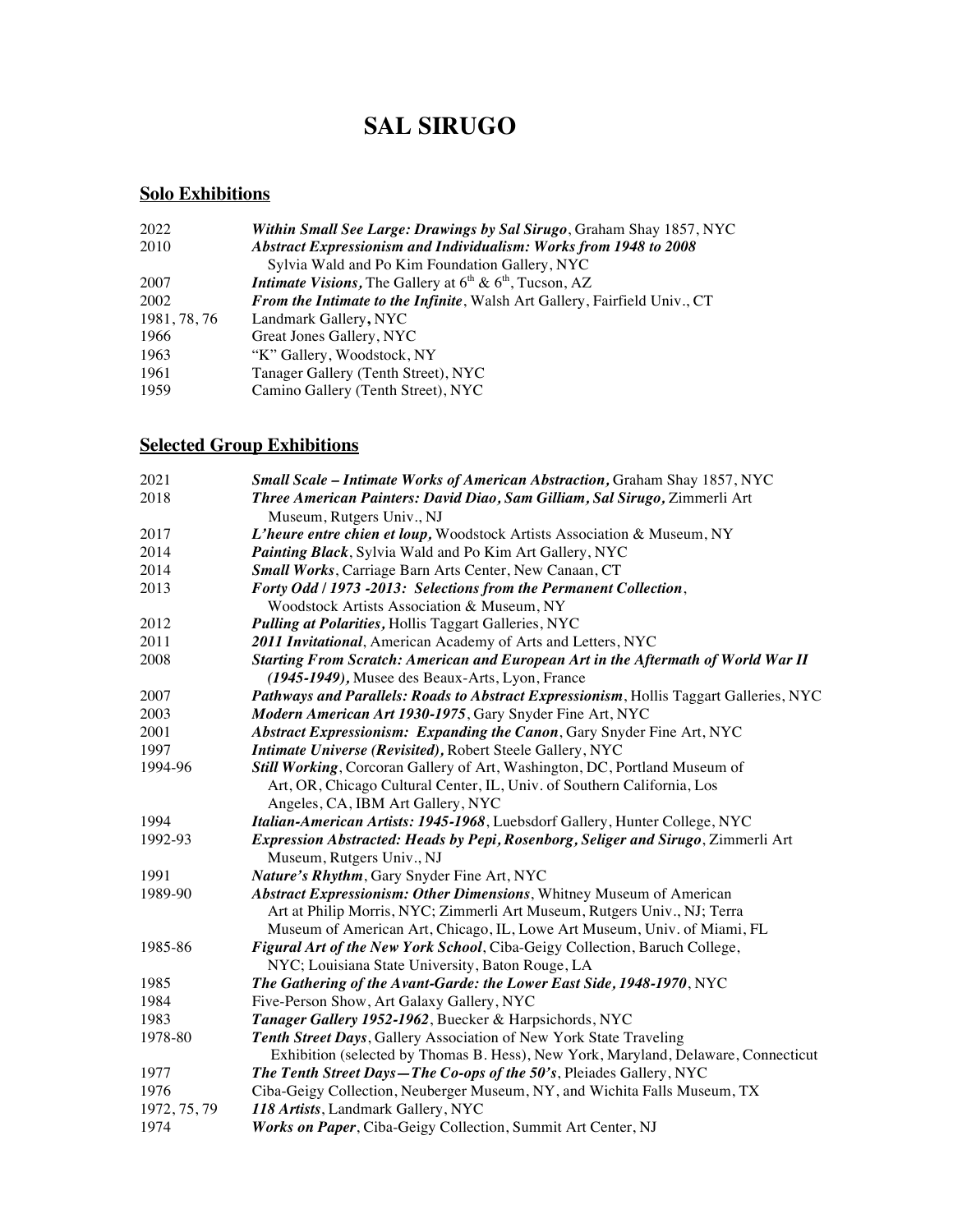## **SAL SIRUGO**

### **Selected Group Exhibitions (Cont)**

| 1974    | Drawing Show, Landmark Gallery, NYC                                           |
|---------|-------------------------------------------------------------------------------|
| 1973    | Visual R & D, Ciba-Geigy Collection, University of Texas,                     |
| 1971    | A New Consciousness, Ciba-Geigy Collection. Hudson River Museum., Yonkers, NY |
| 1967    | <i>Artists by Artists, Capricorn Gallery, NYC</i>                             |
| 1966    | Weatherspoon Art Gallery, University of North Carolina, Chapel Hill, NC       |
| 1965    | Great Jones Gallery, NYC                                                      |
| 1960-62 | Tanager Gallery (Tenth Street), NYC                                           |
| 1959    | Tenth Street, Contemporary Arts Museum, Houston, TX                           |
| 1958-61 | Camino Gallery (Tenth Street), NYC                                            |
| 1953    | Pennsylvania Academy of Fine Arts Annual, Philadelphia, PA                    |
| 1952    | Whitney Museum of American Art Annual, NYC                                    |
| 1952    | Peridot Gallery, NYC                                                          |
| 1951    | Fluid Space (Avery, de Kooning, Nevelson), Grace Borgenicht Gallery, NYC      |
| 1950    | National Academy of Design, NYC                                               |
| 1949-50 | New Talent, Laurel Gallery, NYC                                               |

## **Collections**

Boston Mutual Life Insurance Co., Canton, MA Ciba-Geigy Corporation, Ardsley, NY Dillard University, New Orleans, LA Evergreen Enterprises, Taipei, Taiwan Jagiellonian University, The Judaica Foundation, Cracow, Poland Museum of Modern Art, NYC University of Montevallo, AL New York University/Grey Art Gallery & Study Center, NYC Pace University, NYC Southern Illinois University, Carbondale, IL Syracuse University, NY Vassar College Art Gallery, Poughkeepsie, NY Woodstock Artists Association & Museum, Woodstock, NY Zimmerli Art Museum (including J. Patrick Lannan Foundation Collection), Rutgers University, NJ

### **Awards**

| 2011    | Jimmy Ernst Lifetime Achievement Award, American Academy of Arts & Letters |
|---------|----------------------------------------------------------------------------|
| 1982.84 | Adolph and Esther Gottlieb Foundation Award                                |
| 1980    | Creative Artists Public Service (CAPS) Fellowship                          |
| 1962    | Longview Foundation Award (Purchase)                                       |
| 1952    | <b>Woodstock Foundation Award</b>                                          |
| 1951    | <b>Emily Lowe Award</b>                                                    |
|         |                                                                            |